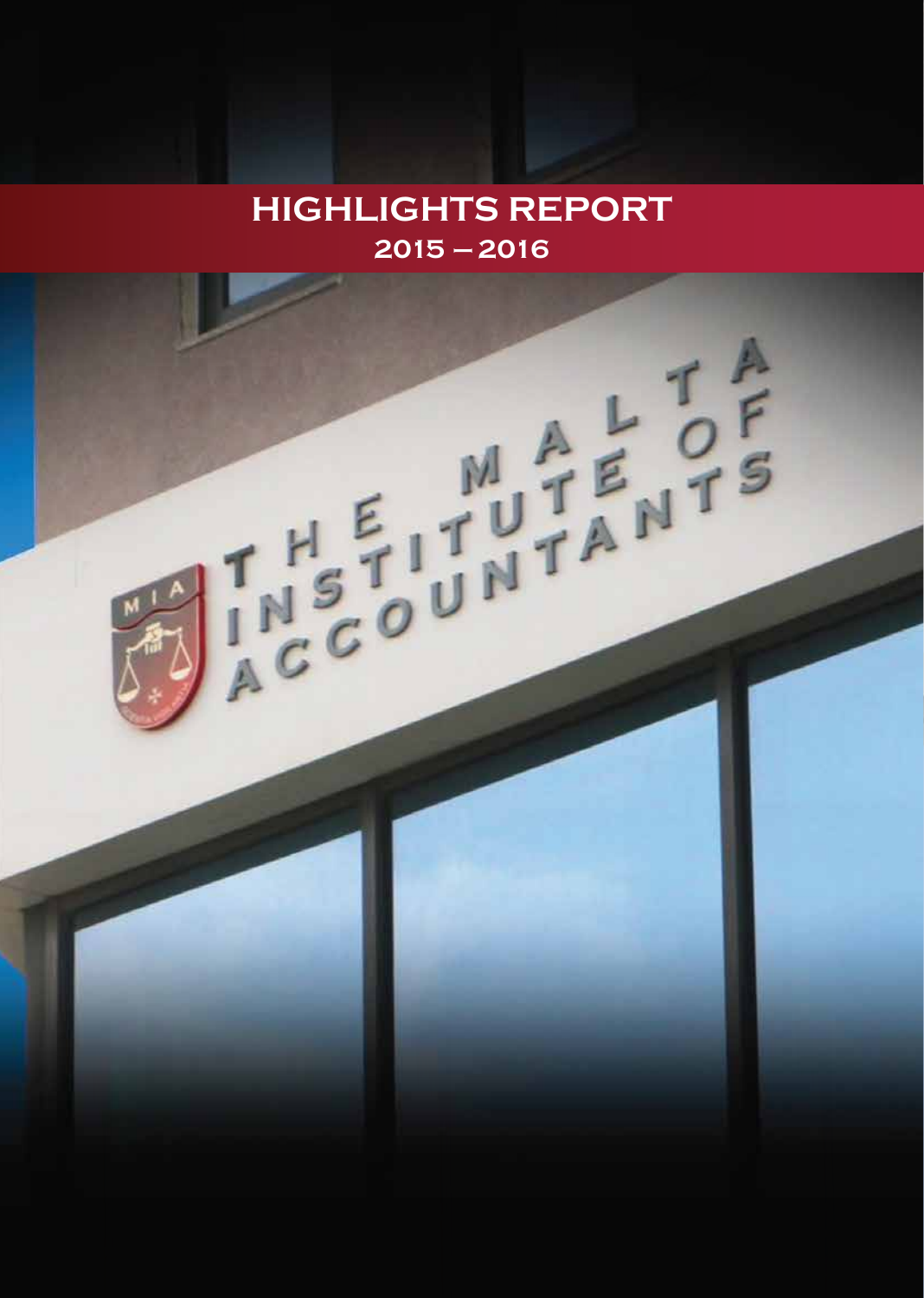

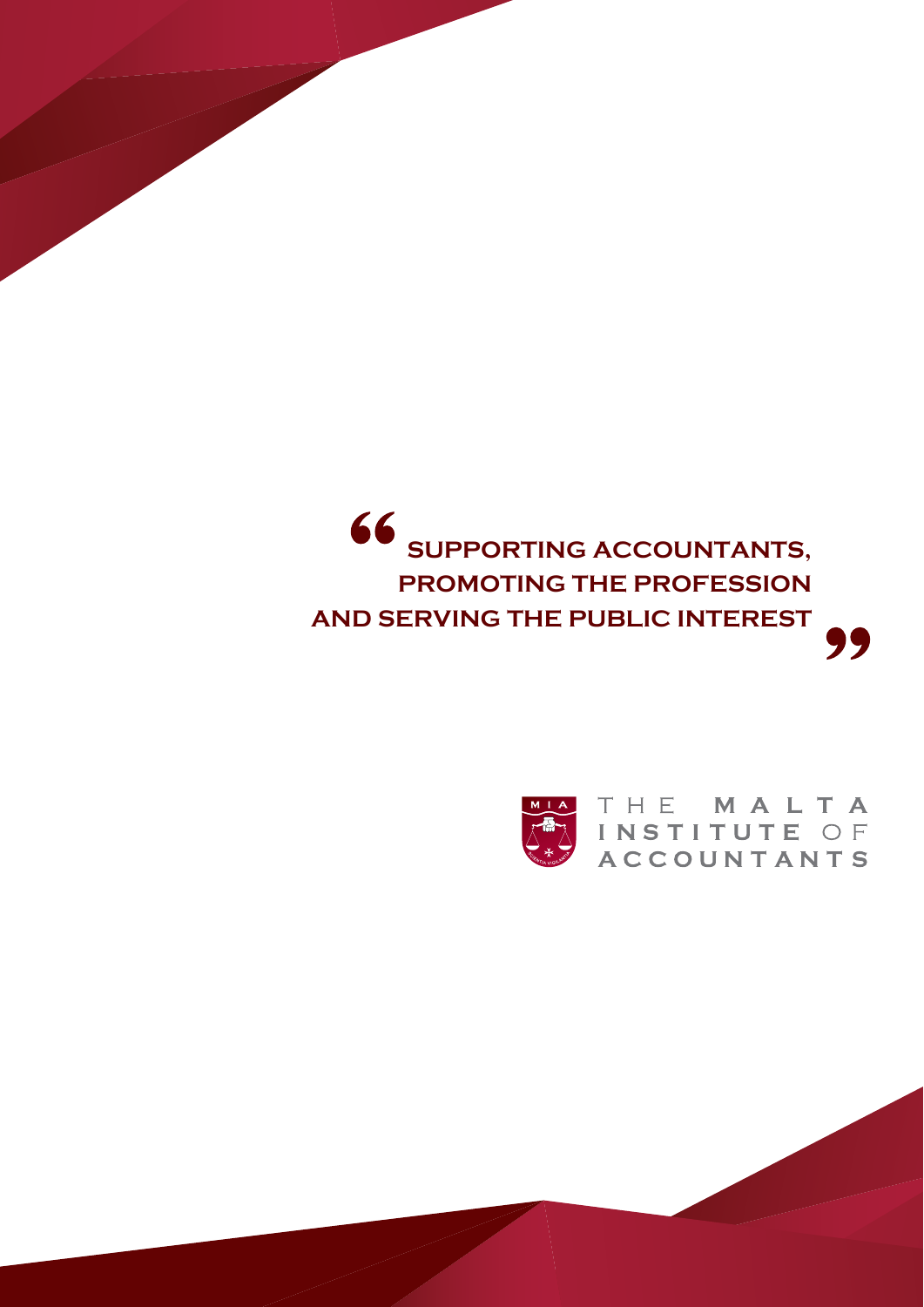# **CONTENTS**

| <b>VISION AND MISSION STATEMENT</b> | $\mathbf{2}$             |
|-------------------------------------|--------------------------|
| <b>PRESIDENT'S ADDRESS</b>          | $3 - 5$                  |
| <b>COUNCIL MEMBERS</b>              | 6                        |
| <b>MIA COMMITTEES</b>               | $\overline{\phantom{a}}$ |
| <b>ANNUAL ROUND-UP</b>              | $8 - 15$                 |
| <b>OTHER NEWS</b>                   | 16                       |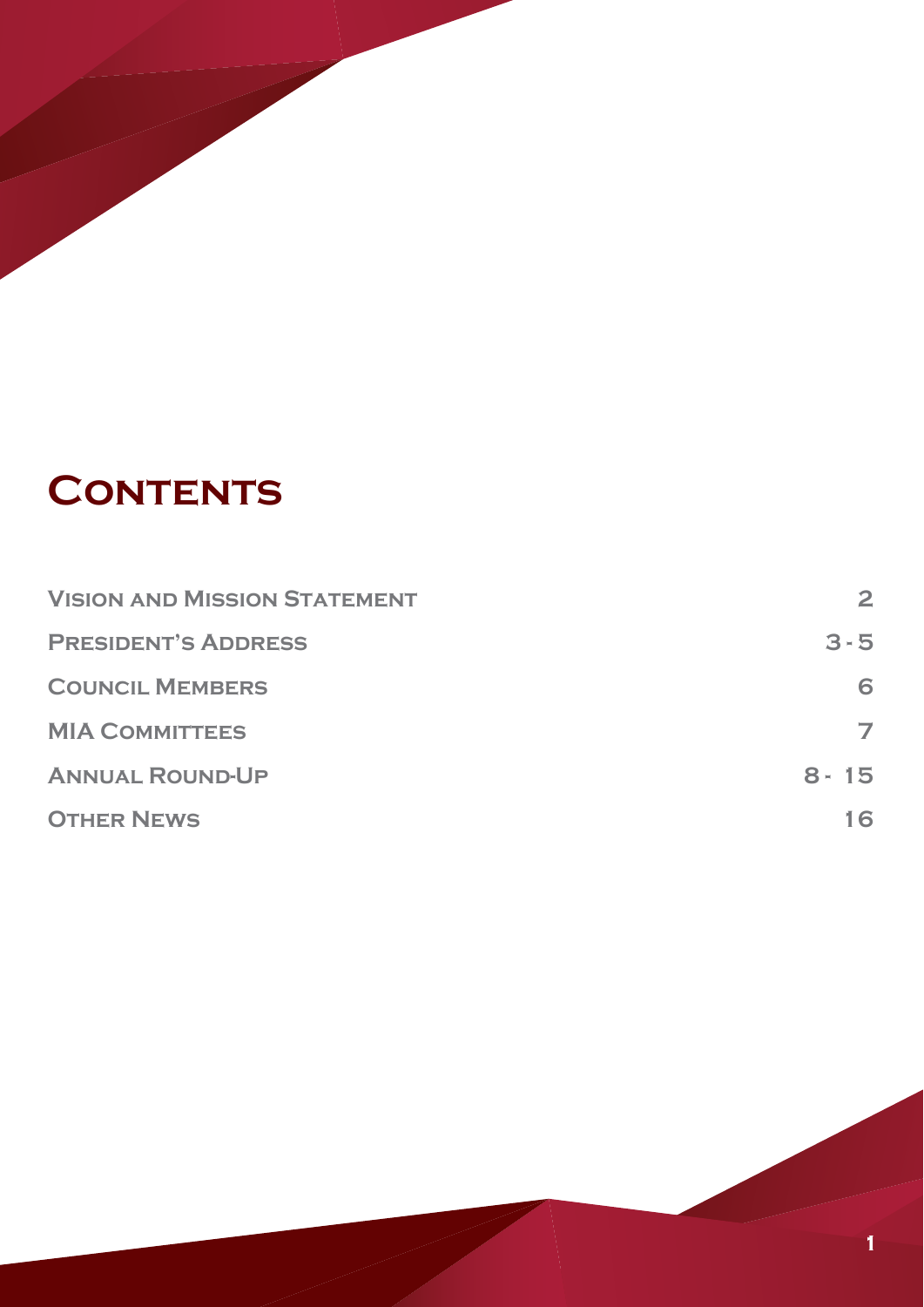# **VISION**

The MIA's vision is to lead, train, support and promote its members, having regard to professional and ethical standards for the benefit of the accountancy profession and the general public.

# **MISSION STATEMENT**

The MIA's mission is to:

- Ensure that the highest technical, professional and ethical standards are maintained by its members.
- Provide its members with the resources, information and leadership to benefit their employers and clients and the general public.
- Attract talented individuals to the profession.
- Create effective partnerships with other private and public organisations to ensure that its members are represented both locally and internationally.
- Promote a proper understanding of the role and the value of the accountancy profession to the public.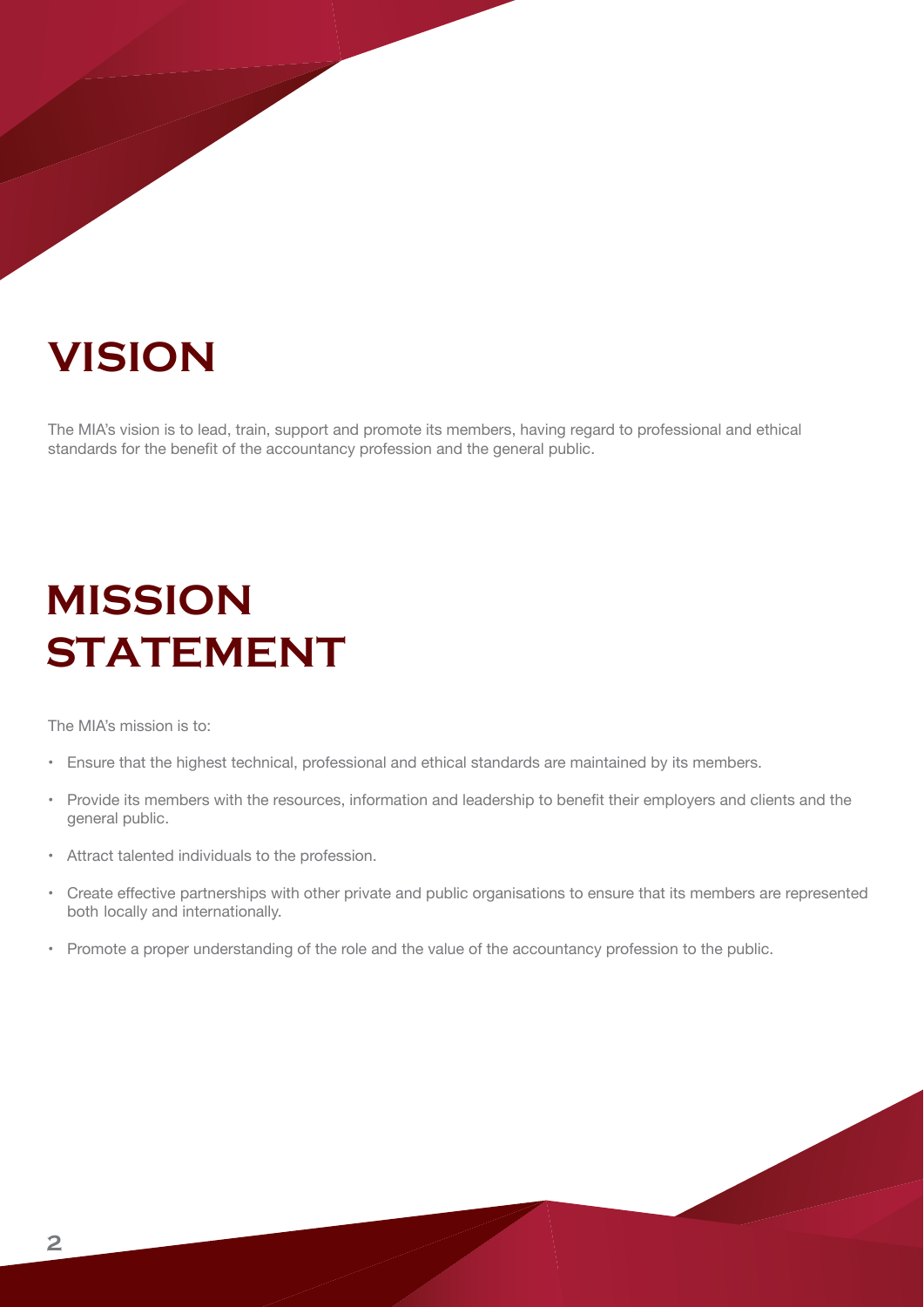### **PRESIDENT'S ADDRESS**

On 7th July 2015, I was honoured to preside the Institute's 52nd AGM, for the first time since being elected President. Indeed, at every AGM of any entity being a commercial enterprise or a not-for-profit organisation, it is a time of reflection on the past year's performance towards adding value to the member. At Officers and Council meetings and also at Executive team level, our obsession is You, the Member. We fully acknowledge that we are there to serve and support our Members. We have been elected to office by You and we pledge fully our fiduciary duty towards You by remaining objective, unselfish, responsible, honest, trustworthy, and efficient in whatever we do. I do hope You are of the opinion that we are sailing steady and that You feel that there is value in being Members of the Institute. I take the opportunity to replicate my address to the AGM, which I hope you will find interesting especially because it highlights the Key Result Areas (KRAs).

- Welcome to the AGM of the Institute for the year 2016
- 10% growth in membership reaching just shy of 2,700 members.
- 1,800 registered students as of now with 200 graduands every year.
- Close to negligible attrition in membership number close to 100% retention.
- Consolidated revenue of €1.35million.
- 10% growth in Members Funds reaching €1.2million.
- We normally speak of shareholder value which in our case refers to member value.

#### **What is the value proposition to You, our esteemed members of the Institute?**

"Supporting Accountants, Promoting the Profession and Serving the Public Interest". This is the Institute's tagline. This is what we need to stay intensely focused on.

Professional accountants have a vital role to play not only in the commercial success of entities, but also perhaps in raising financial literacy within the populace at grassroots and in households, in personal financial management and retirement planning. The brand equity of the Institute

should remain squarely based on the highest ethical behaviour and proficiency behind all information that we provide for stakeholders to take decisions on. This is what matters. This is 'serving the public interest' and fulfilling the Institute's vision.

Even if the supply of accountants is steady, demand seems to outpace it causing some concern in terms of satisfying the demand. Our counter reaction has been to import talent both from Europe and rest of the world (155 in 2015). Not surprisingly, one of the major challenges that we face at the Institute is ensuring that there is a steady supply of accountants to match the market demands. At MIA we believe that long term solutions to these HR demand and supply shortcomings must be sought to ensure that Malta's economic progress is not hampered.

The confidence and stability in markets towards creating and preserving wealth for the greater good, is critically dependent on ethical behaviour. Ethical behaviour is characterised by honesty, fairness and equity. Ethical behaviour respects the dignity, diversity and rights of individuals and groups of people. Ethical behaviour is acting in ways consistent with what society and individuals typically think are good values. Society needs us to be ethical in whatever we do. Unethical practices will still most probably come to us because in the end, there is money involved in all transactions. We are the gatekeepers. It is up to us to filter the right from the wrong. It is up to us to protect the reputation of our country, which has been good to us.

Our Institute has so far been instrumental in educating and upholding the highest degree of ethics and rectitude amongst its members generally. I believe that we are extremely well-poised and entrenched with strong values that in turn reflect the values that as an Institute we are proud to uphold. We are responsible and act responsibly, in the best interests of our members and the general public. We are accountable and accept responsibility for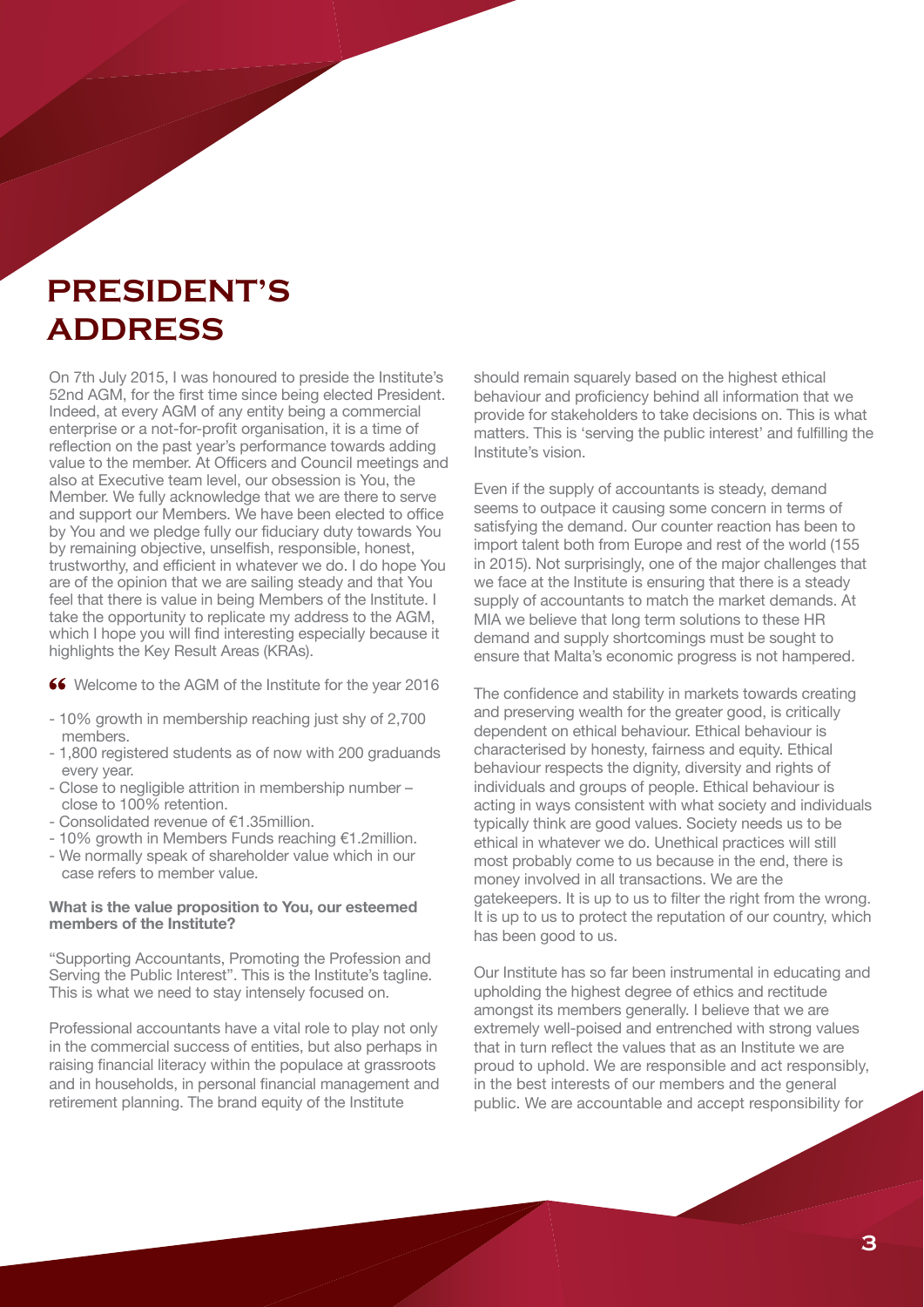

our actions. Through our code of ethics, we act ethically and work in the public interest, treating people fairly and honestly. We encourage the same from others.

The importance of the role of accountants in ensuring the quality of financial reporting cannot be overly emphasised. Accountants often find themselves at the frontline of

safeguarding the integrity of financial reporting. Management is responsible for the financial information produced by the company. As such, accountants therefore have the task of defending the quality of financial reporting right at the source where the numbers and figures are produced!

We give the peace of mind to users of financial information that through our bond with international standard setters since several decades, the local reporting system is based on a strong and internationally comparable set of standards, and our role in the continuous education and technical support we give to our members ensures the highest quality of those reports and statements.

The direct positive contribution of this is that the international competitiveness of enterprises is strengthened, and also that capital flows and financing becomes more accessible and at competitive costs. The Institute has played a critical role in the design-and-build of the robust corporate reporting infrastructure, including the essential legal and regulatory frameworks, and the development of the human capacity based on the highest ethical behaviour. I strongly believe that the Institute, and its members, have earned a lot of

credit for the optimal economic performance we boast of. We need to communicate better the value we bring to business, government, regulators and the populace in general and towards this end, we have tweaked our communications strategy. Another major selling point for accountancy is that it is now so entrenched in our everyday lives, that it is a profession that endures and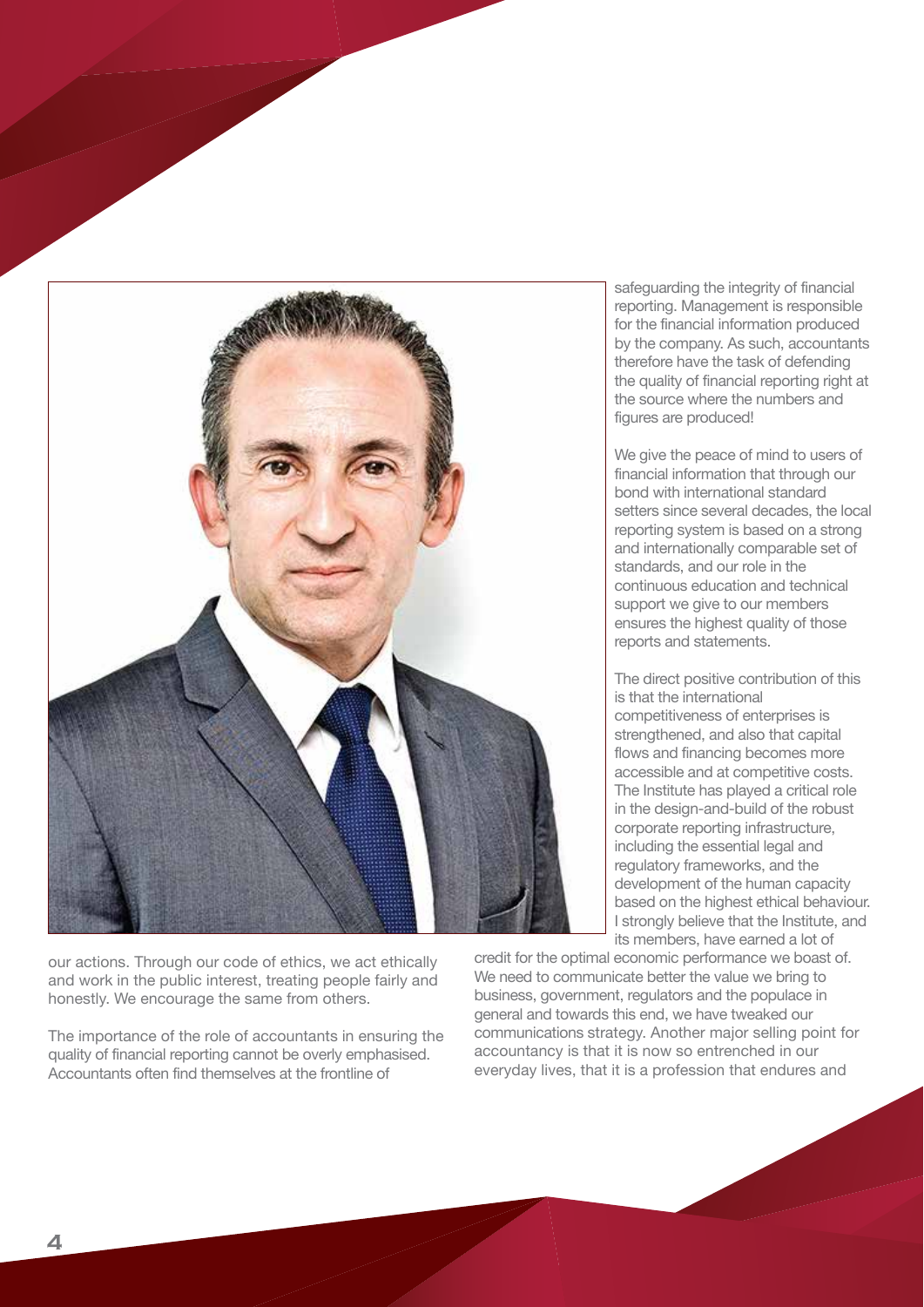also grows further, even in economic downturns. It is a profession that supports the harmonisation of reporting requirements and hence provides accountants with a flexible international mobility. Accountants are and will remain in demand, both in developed and still developing economies.

Our Institute has contributed significantly in capacity building towards high calibre professionals who are premier players and who in turn improve transparency, thus facilitating the mobilisation of domestic and international investment, creating a sound investment environment and fostering investor confidence.

The Institute plays a significant role in the economic fabric, not only by being the voice of the language which is the grammar of business, but also by being the promoter, educator and gatekeeper of high technical and ethical standards. The Institute has over the years become the hallmark of the largest profession in Malta providing in-house technical and consultative material to its esteemed members and also to Government towards policy and legislation.

#### **Some relevant KRAs:**

- \* 177 hours of CPE during last year in core including prevention of money laundering.
- An annual average of 100 voluntary committee hours dedicated to anti-money laundering and ethics.
- Launch of the 'CPEonline-Your Time!' which is an online solution providing 118 courses.
- Transposition of the revised statutory directive and the PIE regulation (the EU Audit reform) resulted in 59 pages of amendments to Acts and other Regulations. The Code of Ethics, 135 pages, has also been redrafted as a result of the audit reform.
- Transposition of the Accounting Directive resulted in 27 pages of amendments to Acts and other Regulations. 94 pages of GAPSME were created from scratch.
- Guidance issued by MIA amounted to 32 pages.
- Contributed to the Legal Bill working closely with the Chamber of Advocates
- \* Since November 2015 to June 2016, Facebook likes grew from 1,666 to 3,460; Twitter followers grew to 303 from zero baseline and LinkedIn followers grew from 291 to 465.
- \* On Facebook we reached 56,855 people.
- \* A total of 88 email campaigns were sent using Epaper since December 2015.
- Forged new alliances with FinanceMalta, the Malta Chamber of Commerce, Malta Association of Credit Management, BOV Training, amongst others.
- Presence and visibility in the local media.
- \* Launch of the 'MiApp-Take advantage' which is Member privilege scheme offering best prices on goods and services.
- \* Transformation of the social events towards more inclusion.
- \* 1,311 man-hours of voluntary contribution to the Institute by Council, Officers and Technical Working Groups.

I cannot forget to pay respect and gratitude to all past Council Members, with special mention made of Hilary Galea Lauri for his long years of service to the Institute, and sadly, to a past member of Council, and a gentleman, Kevin Mahoney, who passed in November last year. He served the Council for 13 years. Kevin was a gentleman, respected by his peers and all who knew him.

I augur you the best for the rest of this AGM and also look forward to seeing more participation in conferences, CPE, workshops, voluntary contribution in Sub-Committees…all for the greater good of the Institute, the voice of the accountant, "Supporting Accountants, Promoting the Profession and Serving the Public Interest"

Stay focused. 99

**Franco Azzopardi**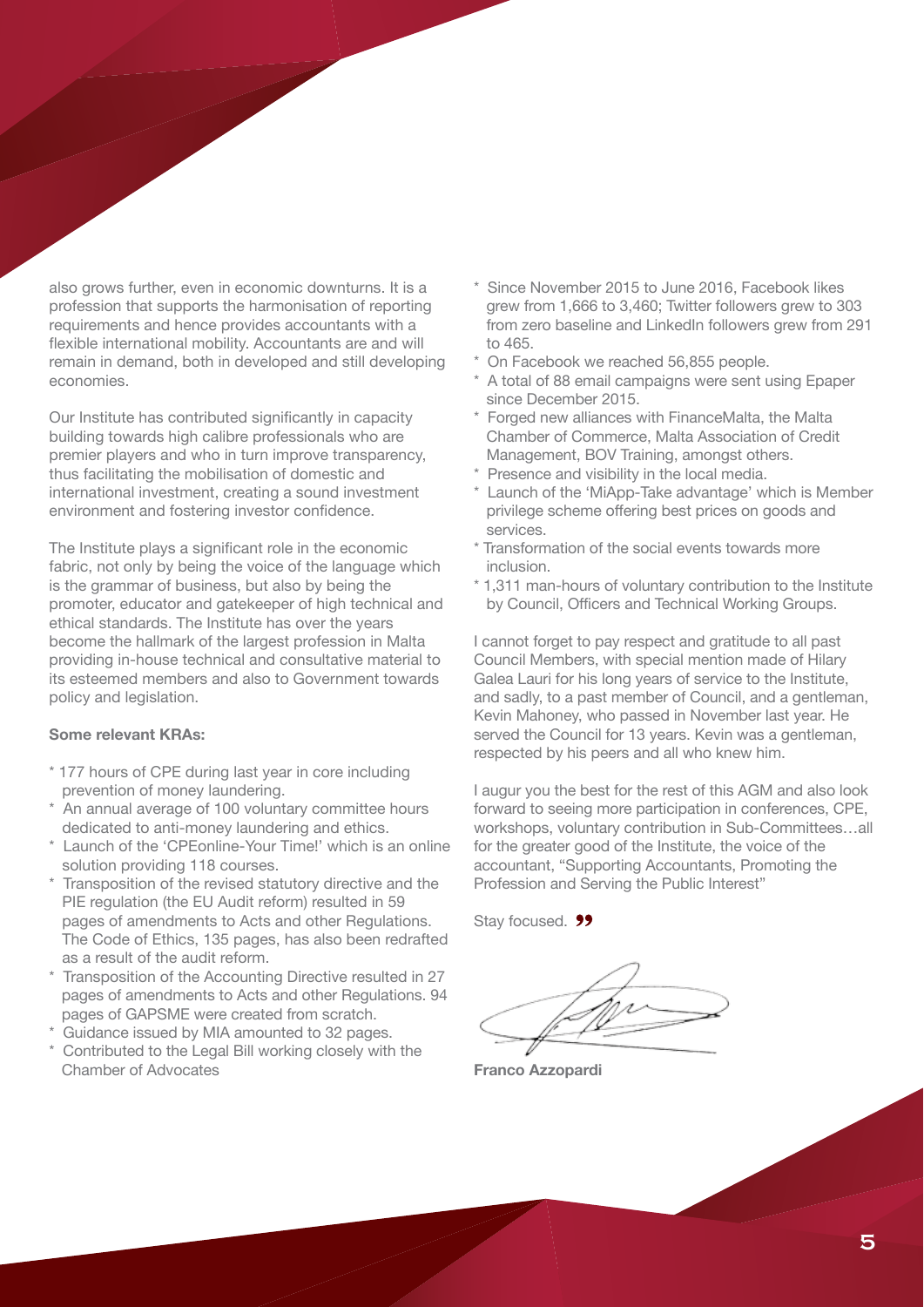# COUNCIL MEMBERS 2015 - 2016

OFFICERS COMMITTEE



### **COUNCIL MEMBERS**



















**Noel Mizzi Simon Flynn Stephen Paris Maria Micallef Ivan Grixti**



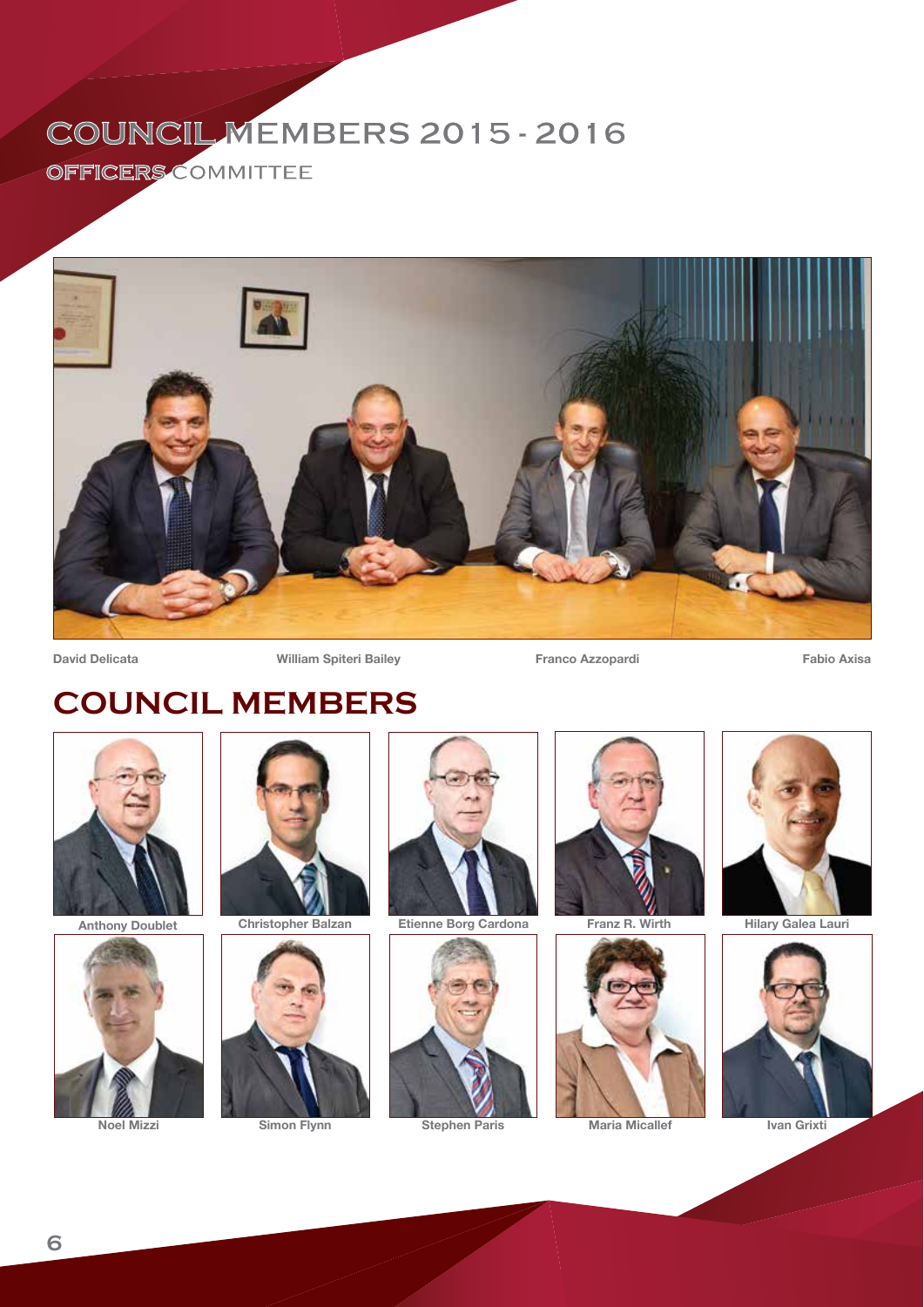### **MIA COMMITTEES**

Officers Committee **Franco** Azzopardi Accounting Committee **Hilary Galea-Lauri Hilary Galea-Lauri** Anti-Money Laundering Committee **Juanita Bencini** Juanita Bencini Auditing Committee **Simon Flynn** CPE Committee Franz R. Wirth Disciplinary Committee John Bonello Education Committee **Paul Giglio** Paul Giglio Ethics Committee Mario P. Galea FEE Representation Committee Mark Abela Financial Services Committee Stephen Paris Investigations Committee **Benjamin Rizzo** Benjamin Rizzo Professional Accountants in Business (PAIB) Committee Stephen L. Muscat Small & Medium Sized Practices Advisory Committee William Spiteri Bailey Social Committee Mark Abela Mark Abela Taxation Committee **David Ferry** David Ferry

#### **COMMITTEE COMMITTEE**

#### **AFFILIATIONS**

FEE FEE IFAC The International Federation of Accountants IASB The International Accounting Standards Board MFPA Malta Federation of Professional Associations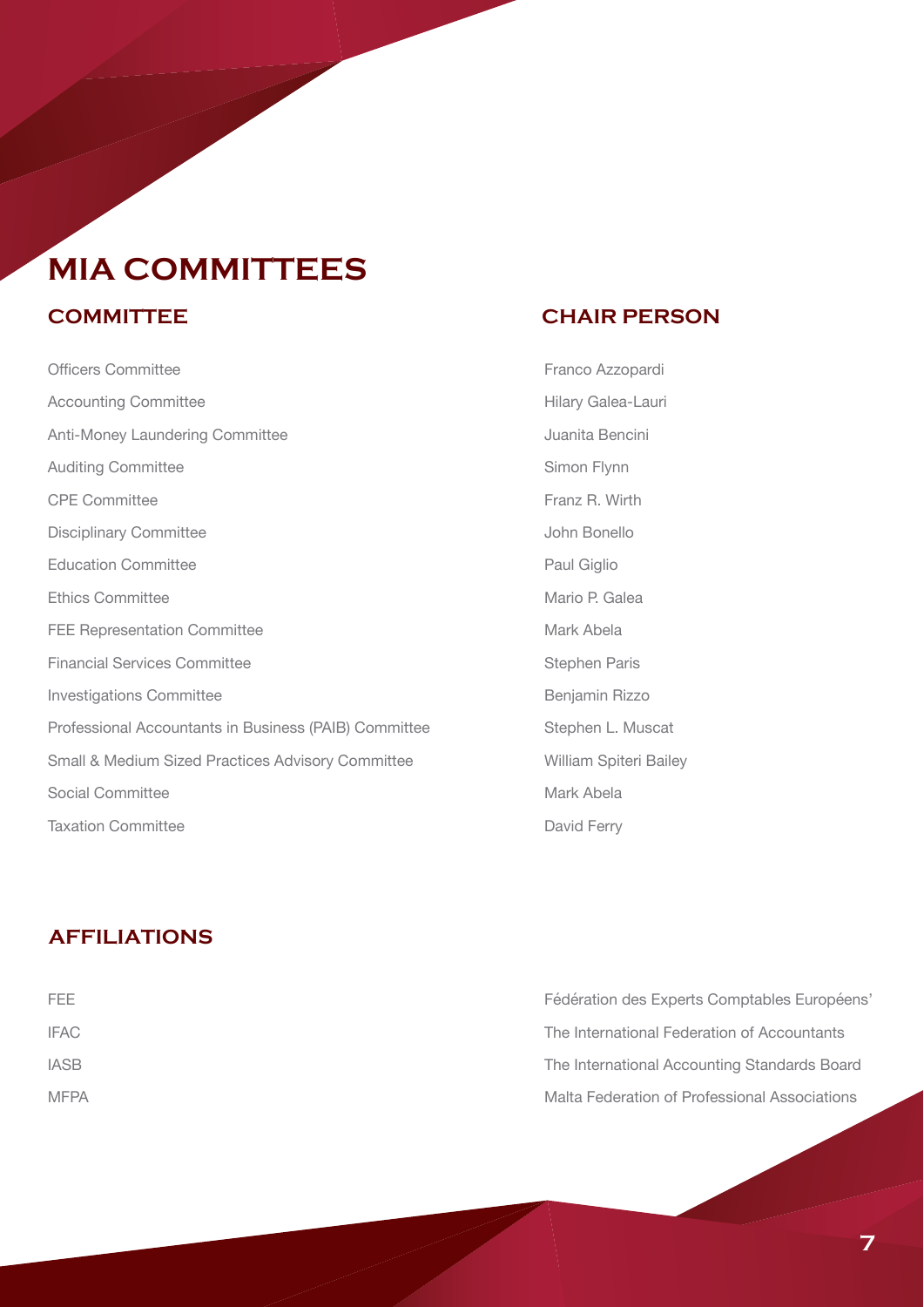# ANNUAL ROUND-UP OF EVENTS 2015 AGM

The Malta Institute of Accountants held its 51st Annual General Meeting on 16 July 2015. 242 Members of the Institute, attended the meeting. The President thanked outgoing Council Members, Mr Anthony Zarb and Mr Kevin Mahoney for their dedication and contribution towards the Institute and the local profession.

An election was held and the following members were elected to Council: Franco Azzopardi, Etienne Borg Cardona, Simon Flynn, Maria Micallef, Noel Mizzi, William Spiteri Bailey, and Franz R. Wirth. The elected Members

join seven other Council Members who were elected at the 2014 Annual General Meeting: Fabio Axisa, Christopher Balzan, David Delicata, Anthony Doublet, Hilary Galea-Lauri, Ivan Grixti and Stephen Paris. Franz Wirth returns to Council after a one year absence and Noel Mizzi has been elected for the first time.

At a subsequent meeting of the Council, Franco Azzopardi was elected as President, William Spiteri Bailey as Vice-president, Fabio Axisa as Secretary and David Delicata as Treasurer.



#### **2016 ANNUAL RECEPTION**

Past social events could only host a limited number of members mainly due to budgetary constraints and also the size of venues available. Understandably, the 'first come first served' policy left many members disappointed and we felt we should address this issue by finding a sustainable solution. On this footing we decided to skip the 2015 winter event but extended participation to the 2016 summer event to all members. This event was held at Fort St. Elmo and was attended by some 700 members. A satisfaction survey indicated that the

stand-up reception formula proved to be very successful for networking. Going forward it is expected that this formula is retained and the event will become an annual feature on the Institute's social calendar.

The MIA partnered up with Hospice Malta who collected €1,330 in donations from the members present, which the Institute has rounded up to €1,500. Hospice Malta provides free-of-charge palliative care for more than 1,000 patients annually, whilst also supporting their families.





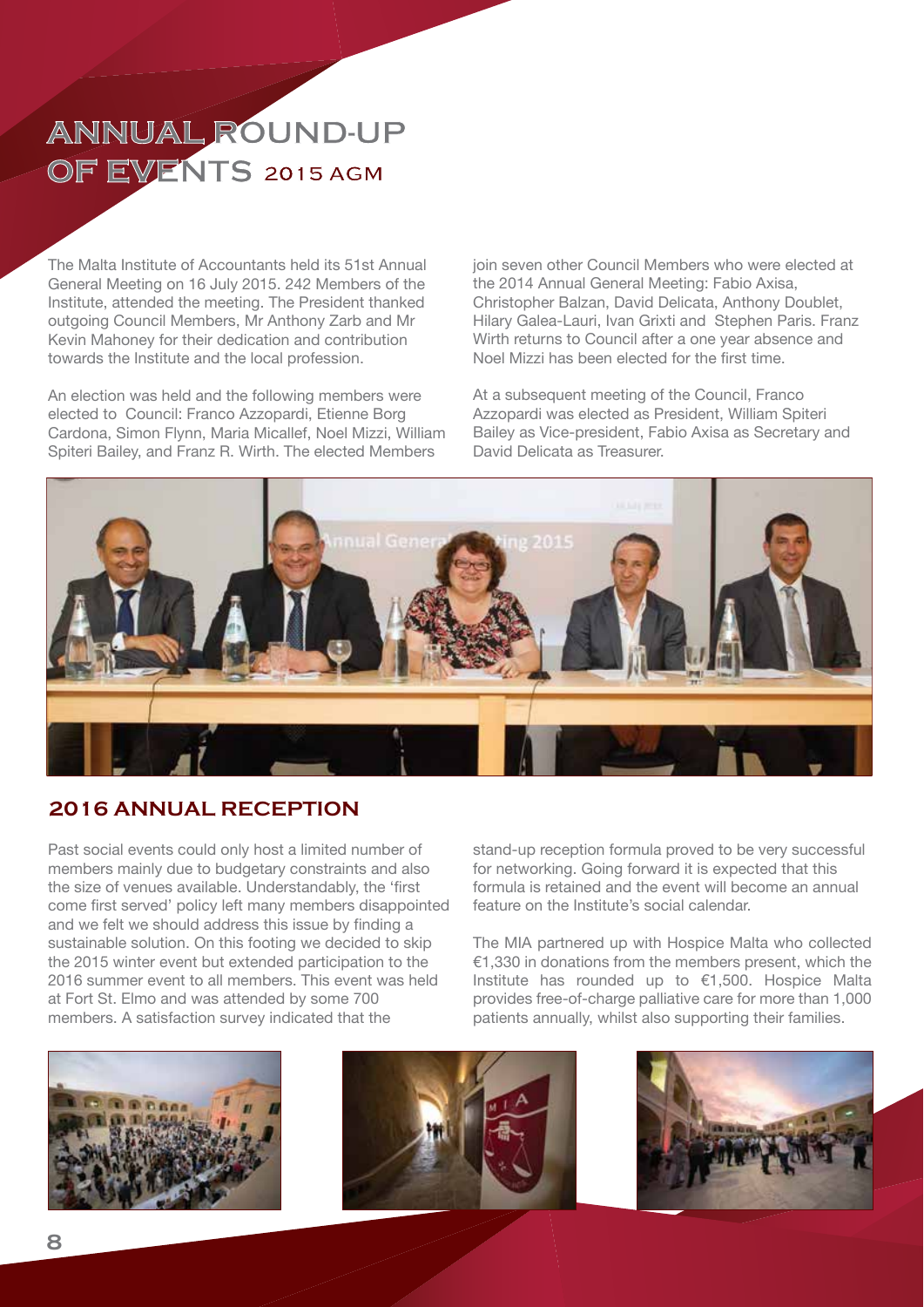# ANNUAL ROUND-UP OF EVENTS 2015 CERTIFICATE CEREMONY

The MIA held its fifth annual certificate ceremony on 15 October 2015. The event was hosted at the Attard Parish Hall and 211 graduates (and circa 700 attendees in all) were invited to attend the graduation ceremony – 115 completed their studies through ACCA whereas 96 completed their studies through the University of Malta. All graduates have joined the Institute as Associate

Members in the past year.

This event has become a regular feature on MIA's calendar and to reflect the importance that this event has reached as well as the number of new members and graduates, this year the MIA will host the new members at the Mediterranean Conference Centre on 6 October 2016.



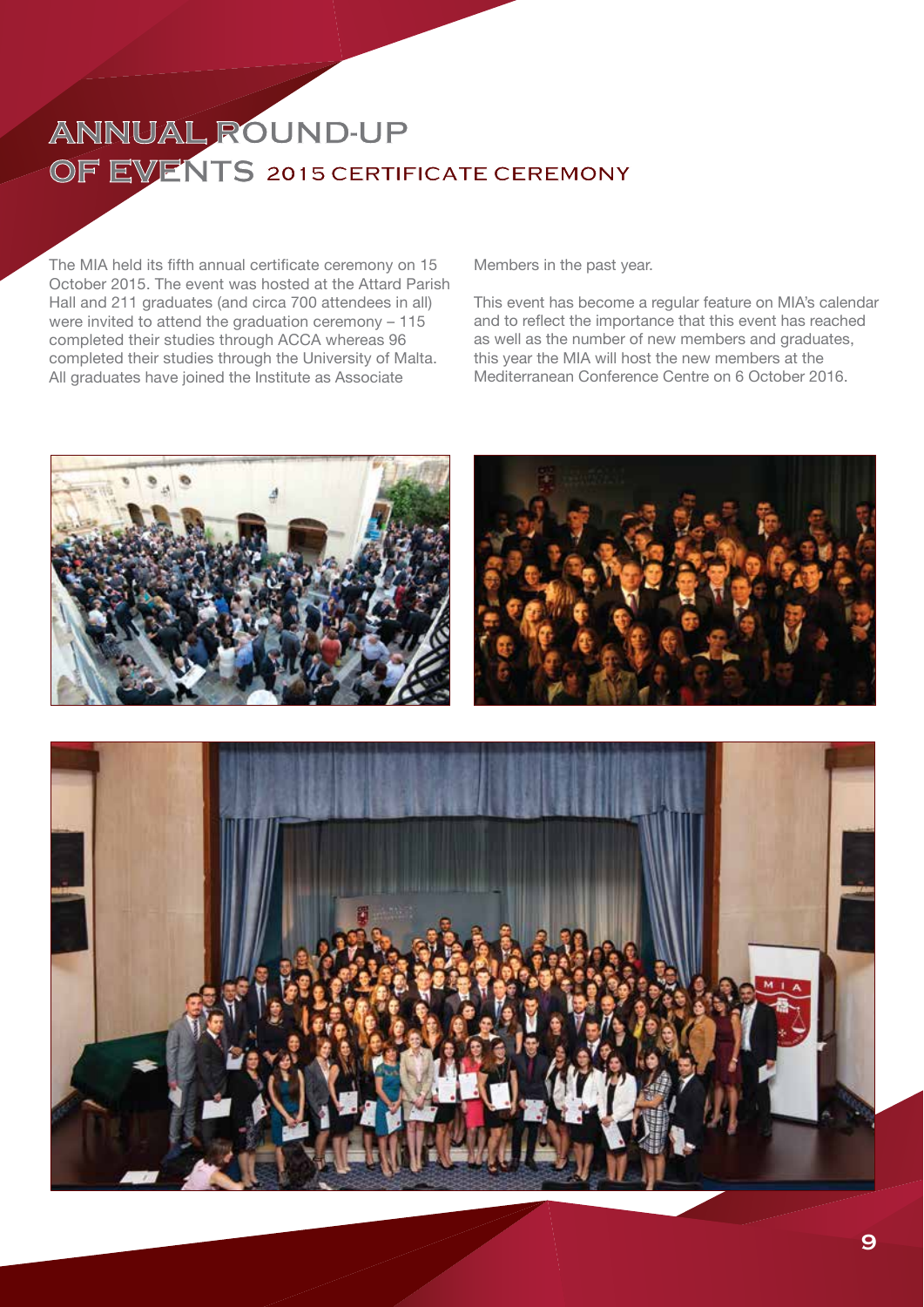# ANNUAL ROUND-UP OF EVENTS 2016 SMP FORUM

In April 2016 the MIA held its seventh forum for small and medium-sized practitioners (SMPs). MIA's SMP Committee put together a full-day programme that



brought together representatives from the regulatory community, thought leaders and subject matter experts who addressed more than 100 attendees.



### **2016 MIA/ACCA JOINT EVENT**

Held in May, this event featured one of the foremost authorities on IFRS, Aidan Clifford, who gave the 150 attendees an overview of all extant IFRS standards.



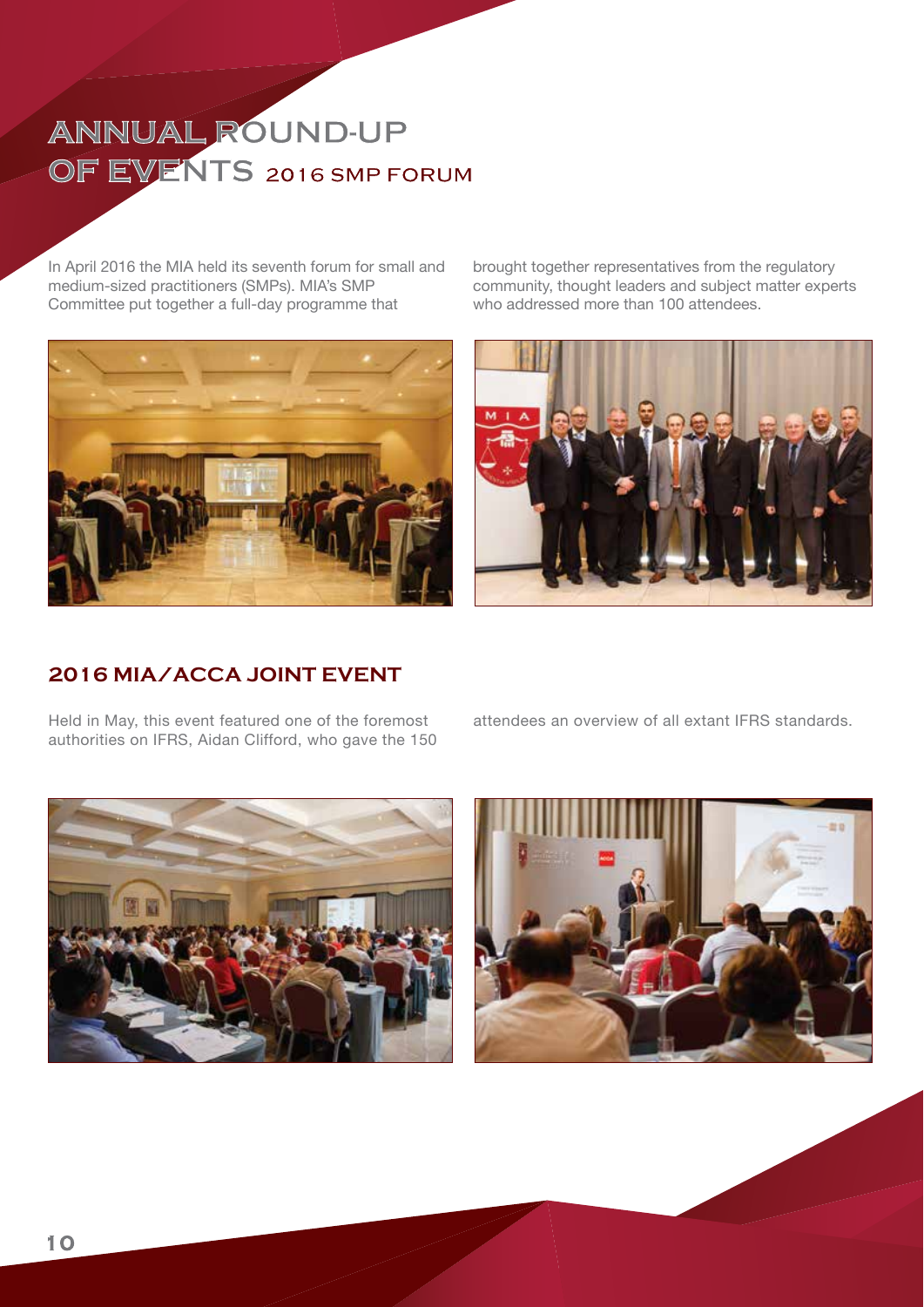

#### **COMMUNICATION**

We are changing the style and methods of our communications by engaging more on social media and are using smart tools that should help us reach broader and deeper into our circles of stakeholders, whether they are members, their clients or service providers, financial institutions, or even school leavers exploring career paths.

A new communications and marketing strategy was launched during November 2015 that involves a professional presence on the major social media channels and the use of a new and more versatile email communication tool, which allows us to have planned campaigns and messages.

#### **BUILDING BRIDGES**

The Institute continued to cement its relationships with key member organisations in Malta such as the Chamber of Commerce, the General Retailers and Traders Union (GRTU) and the Malta Association of Credit Management (MACM). This initiative is aimed at enhancing dialogue and establishing a better presence and reach with the local business community. We believe that if we do that and are seen to be doing that, then our members and indeed the entire profession stand to benefit. Going forward we shall hold training and networking events with these organisations for the benefit of members.

We keep close contact with key Government Ministries, Authorities and Departments. The Accountancy Board and the Faculty of Economics, Management and Accountancy (FEMA), at the University of Malta, in particular, are considered to be major allies in our bid to further the interests of our members and of the accountancy profession. In December 2015, the Institute participated and contributed towards the annual conference organised by the Master in Accountancy students, which discussed the continued applicability of financial reporting obligations for Maltese small and medium-sized entities.

The Institute has for the past year been sponsoring a visiting lecturer to courses run by FEMA. Professor Robin Jarvis undertakes advanced teaching in the field of Financial Reporting for Small Entities.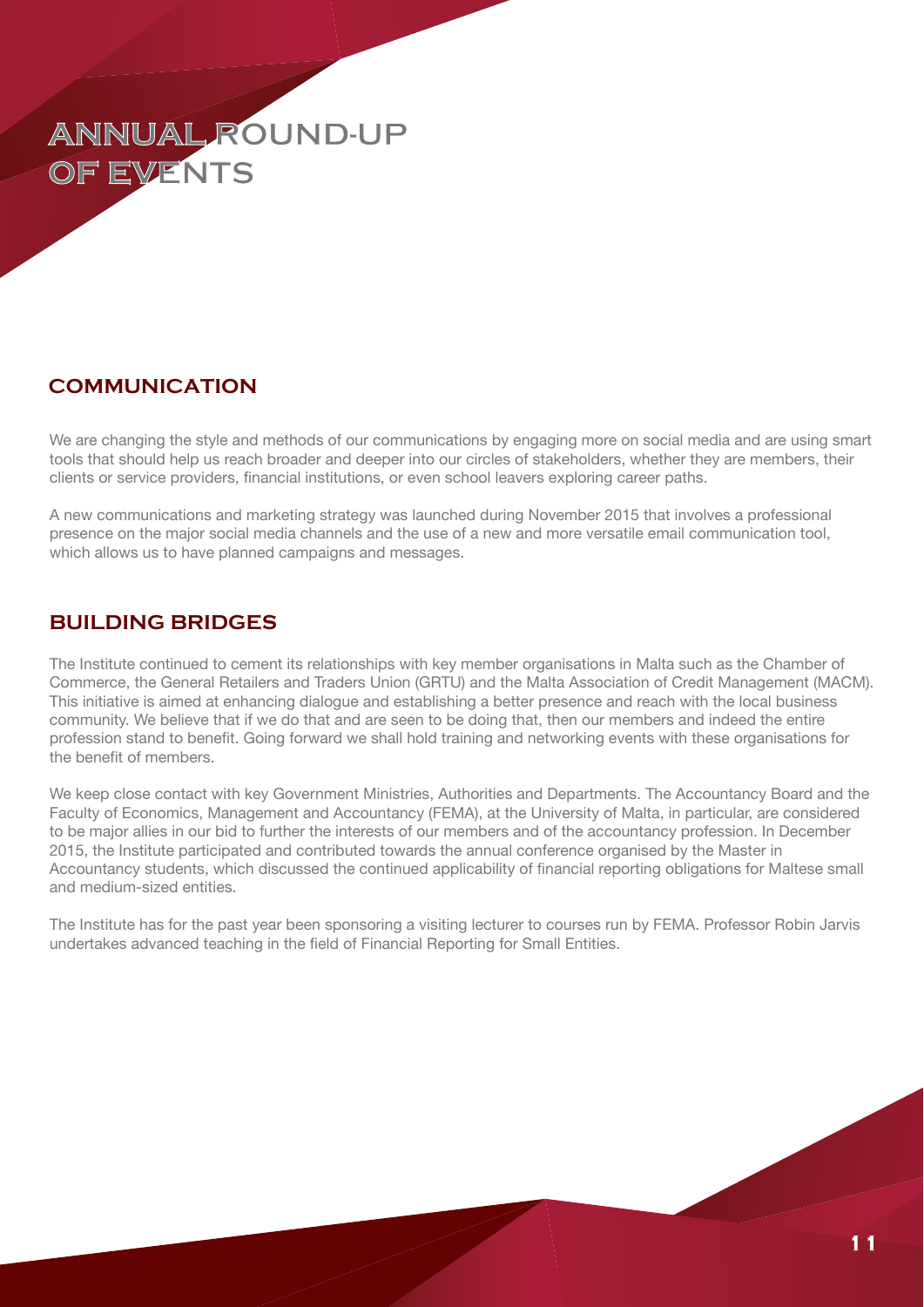### ANNUAL ROUND-UP OF EVENTS



**ACCA** 

The ACA, offered by the Institute of Chartered Accountants of England and Wales, was introduced in Malta in 2012. The MIA acted as mediator, to enable ACA students to undertake Maltese tax and law papers. In 2015, ICAEW held its first graduation ceremony for 11 newly qualified Chartered Accountants.





The ACCA also allows us to enhance the benefits that we can provide to our members, such as their technical helpline, which can be used by MIA members, their research and specialised knowledge, which is divulged to members via joint technical events that are delivered by ACCA experts.



On the EU front, the Institute's CEO, regularly attends to the FEE member assembly and the Institute's Vice-president, William Spiteri Bailey attends to IFAC SMP Committee meetings as an advisor to the Committee's Chair, Giancarlo Attolini. Intelligence gained at these meetings is relayed back to the Institute's Committees and Council for onward benefit by members through guidance and training.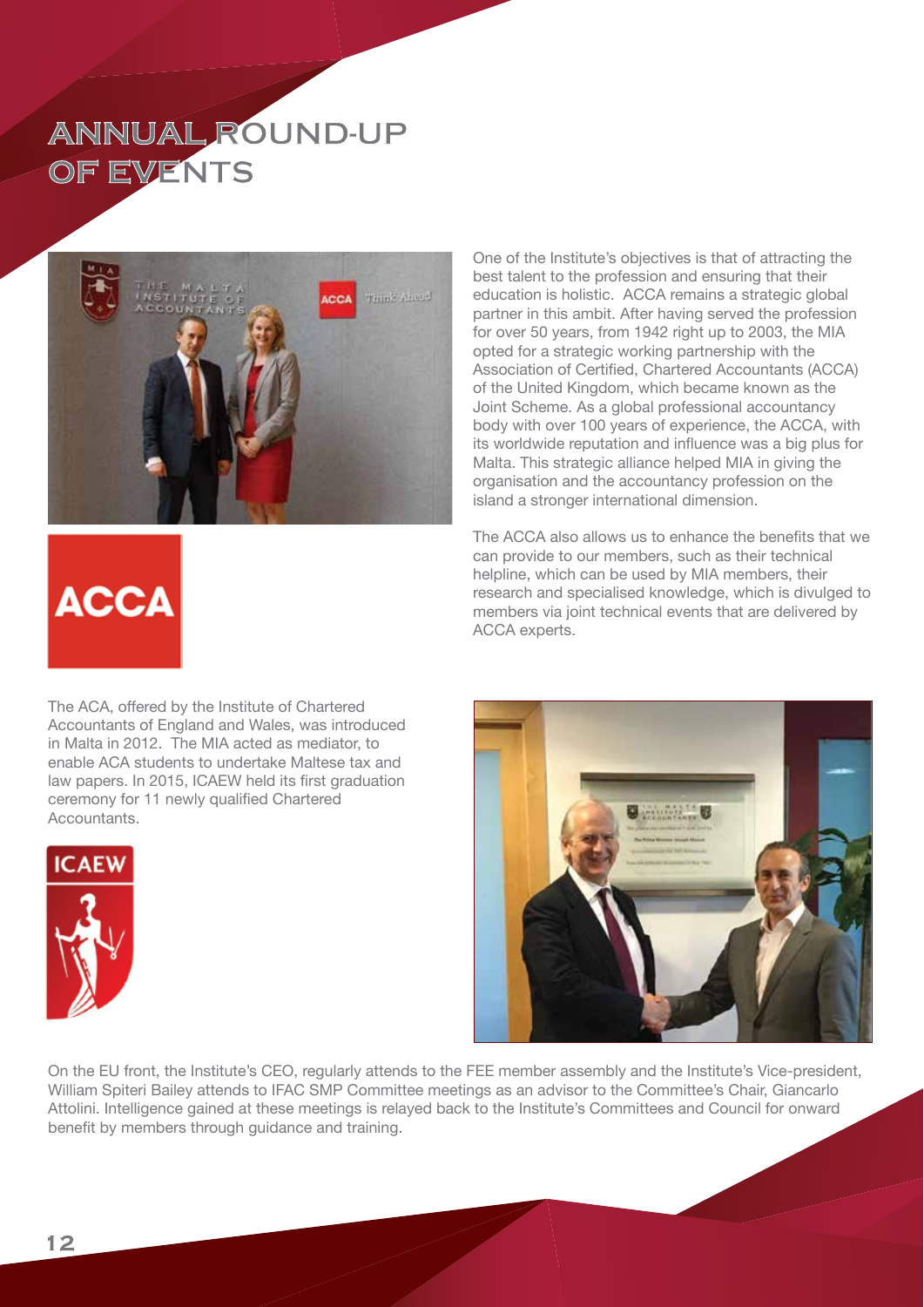### THE MIA MEMBERSHIP PRIVILEGE SCHEME AND MIAPP



In 2012 the Institute launched its Membership Privilege Card, which sought to bring more value to members. The card is part of a membership privilege scheme that through specially negotiated prices allows members to benefit from exclusive incentives in the forms of offers or other price rebates.

As part of its commitment to members, the Institute is constantly seeking ways to improve its services. Besides constantly updating our list with new providers, offers and discounts, we have developed a smartphone app that allows members to access the privilege scheme on the go. This app can be downloaded on smartphones to help members gain access to a wide array of retail and CPE discounts, thus reducing the cost of membership with the Institute.

### **Member Relationship Management System**

We have gone to tender for the rebuild of the MIA website and its back-end system with three objectives in focus – operational efficiency, business intelligence and member functionality. The aim behind the new system is to manage the Institute's growing member base more effectively.

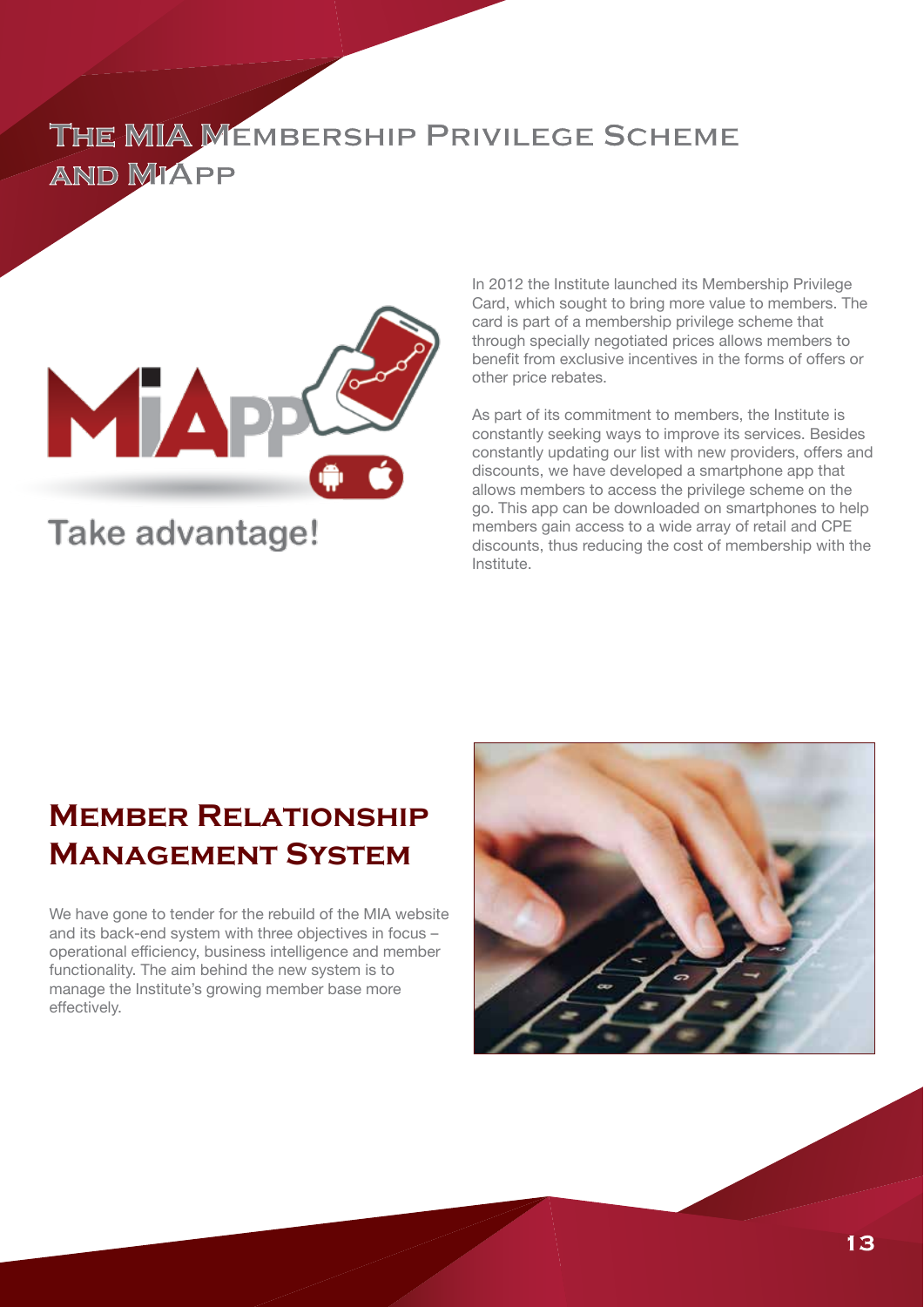### INTERNAL RESTRUCTURING



Since the 2014 AGM, the Institute has been going through a cultural shift that permeated through to its executive structure. The first MIA CEO was appointed in July 2015. This reorganisation has had member centricity and focus as its main intent. The Institute we see today is leaner and more agile using a mix of outsourced and inhouse resources to develop and deliver a suite of member services.



### **Online CPE**

Online CPE was launched in November 2015. We have currently two service providers and 118 online courses in subject matters like IFRS, Accounting, Finance, Management, M&A, practice management, professional skills, risk and governance.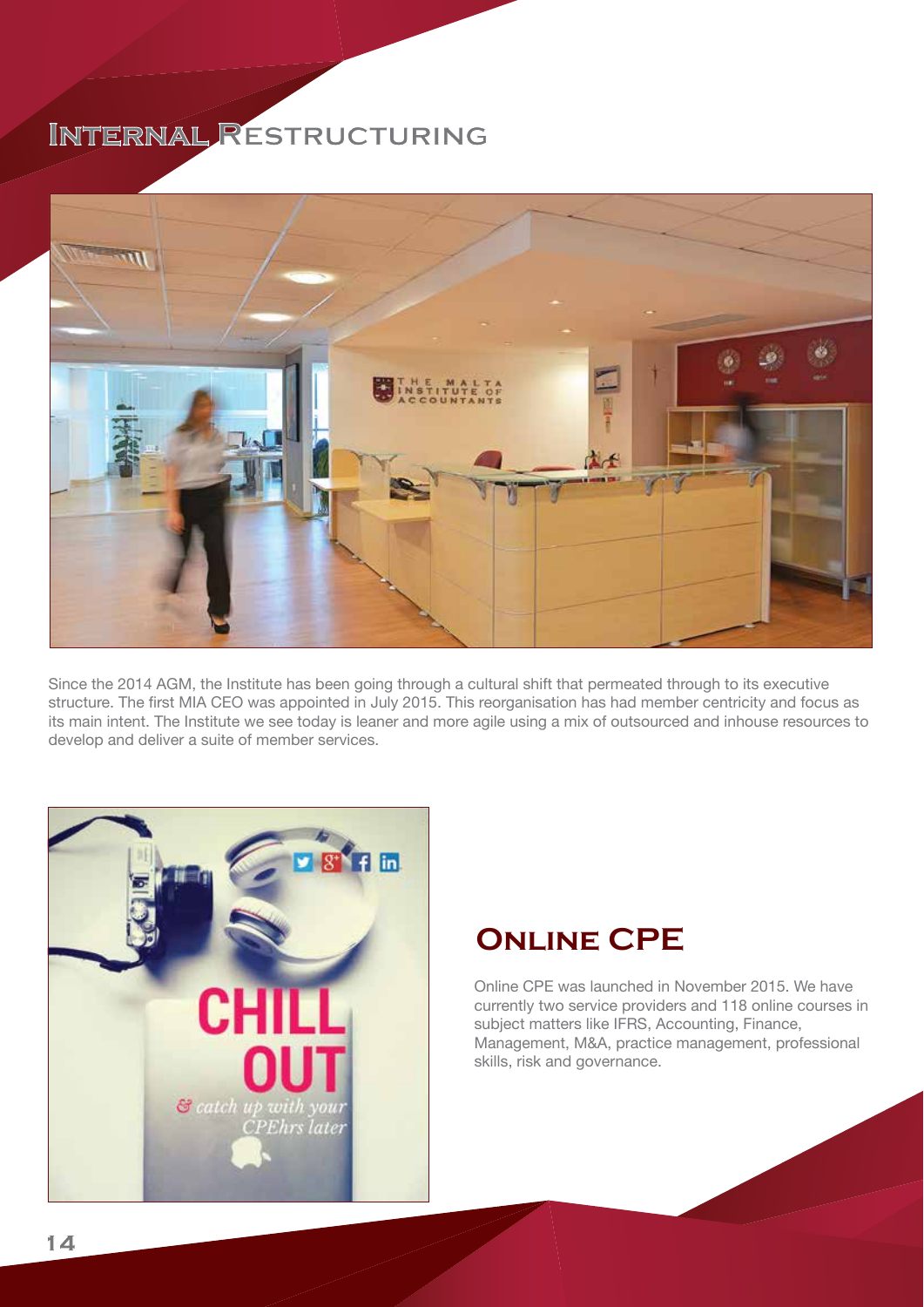### ANNUAL ROUND-UP OF TECHNICAL WORK

#### **Technical releases and guidance notes**

**Tech 01/15** – Guidance On Verification Of Profits for the purposes of the financial resources requirements applicable to licence holders, the scope of which is to assist members in complying with the MFSA Rules for Investment Services Providers and related Guidance Notes.

**AUDIT 01/16** – Verification of Financial and Non-Financial Information other than the statutory audit of annual financial information makes reference to a number of requests requiring a practitioner's verification of financial or non-financial information, other than the statutory audit of annual financial information.

**AUDIT 02/16** addresses the New and Revised Auditor Reporting Standards addressed towards changing the auditor's report to increase confidence in the audit of financial statements. The new and revised auditor reporting standards, together with the conforming amendments, will be effective for audits of financial statements for periods ending on or after 15 December 2016.

#### **Accounting Directive**

The MIA took a lead role in the drafting exercise to transpose the requirements of the 2013 Accounting Directive (2013/34/EU) both as regards the amendments to the Companies Act as well as in drafting the new small and medium-sized entities' reporting framework.

The Act to introduce amendments to the Companies Act and to implement the Accounting Directive was published in November 2015. This was preceded by the General Accounting Principles for Small- and Medium-sized Entities (GAPSME) Legal Notice issued on 28 August 2015 and was the first published legal document to transpose the provisions in the EC Directive applicable to small and medium-sized entities. The Institute held a number of meetings with different stakeholders to make sure they are aware of the new reporting requirements. Our ultimate aim is to ensure that all stakeholders understand and recognise the opportunities presented by the new regulations. We are also working on the preparation of a set of illustrative GAPSME compliant financial statements for small- and medium-sized entities which we

anticipate will be available to members in the second half of 2016. Concurrently the audit report accompanying the GAPSME illustrative financial statements has been updated to reflect the recently issued new and revised auditor reporting standards by the IAASB.

#### **Audit Reform**

Thanks to the voluntary efforts of the Ethics and of the Audit and Assurance committee members, the Institute has gone through great lengths to support the Accountancy Board in transposing the new requirements of the Revised Statutory Audit Directive (Directive 2014/56/EU) and the PIE regulation (Regulation (EU) No. 537/2014), which constitute the backbone of the EC driven audit reform.

As of the date of writing, the Act to introduce amendments to the Accountancy Profession Act and to other Laws and to implement Directive 2014/56/EU and certain provisions of Regulation (EU) No. 537/2014 was published together with two other legal notices amending the Accountancy Profession Regulations. We will henceforth start working on publishing the necessary members' guidance.

#### **Ethics**

The Code of Ethics has been updated to reflect the audit reform requirements. We will also need to start looking at the updates to the Code that are necessary because of changes to the IFAC IESBA Code.

#### **Prevention of money laundering**

We have recently received from the Financial Intelligence Unit comments on part 2 of the implementing procedures that accompany the prevention of money laundering act. The MIA PML committee is currently reviewing these comments. Any resulting changes will also permeate through to the PML procedures manual guide published by the Institute in 2013.

### **Tax**

The Tax committee put forward its views as part of the national pre-Budget exercise. The SMP Advisory, Professional Accountants in Business and Taxation Committees were involved and put forward a number of recommendations that were eventually sent to the Commissioner for Revenue and the Ministry of Finance.

The Tax committee also submitted a memorandum outlining the various VAT issues regularly encountered during the course of their professional work. These issues were presented to the Commissioner for Revenue.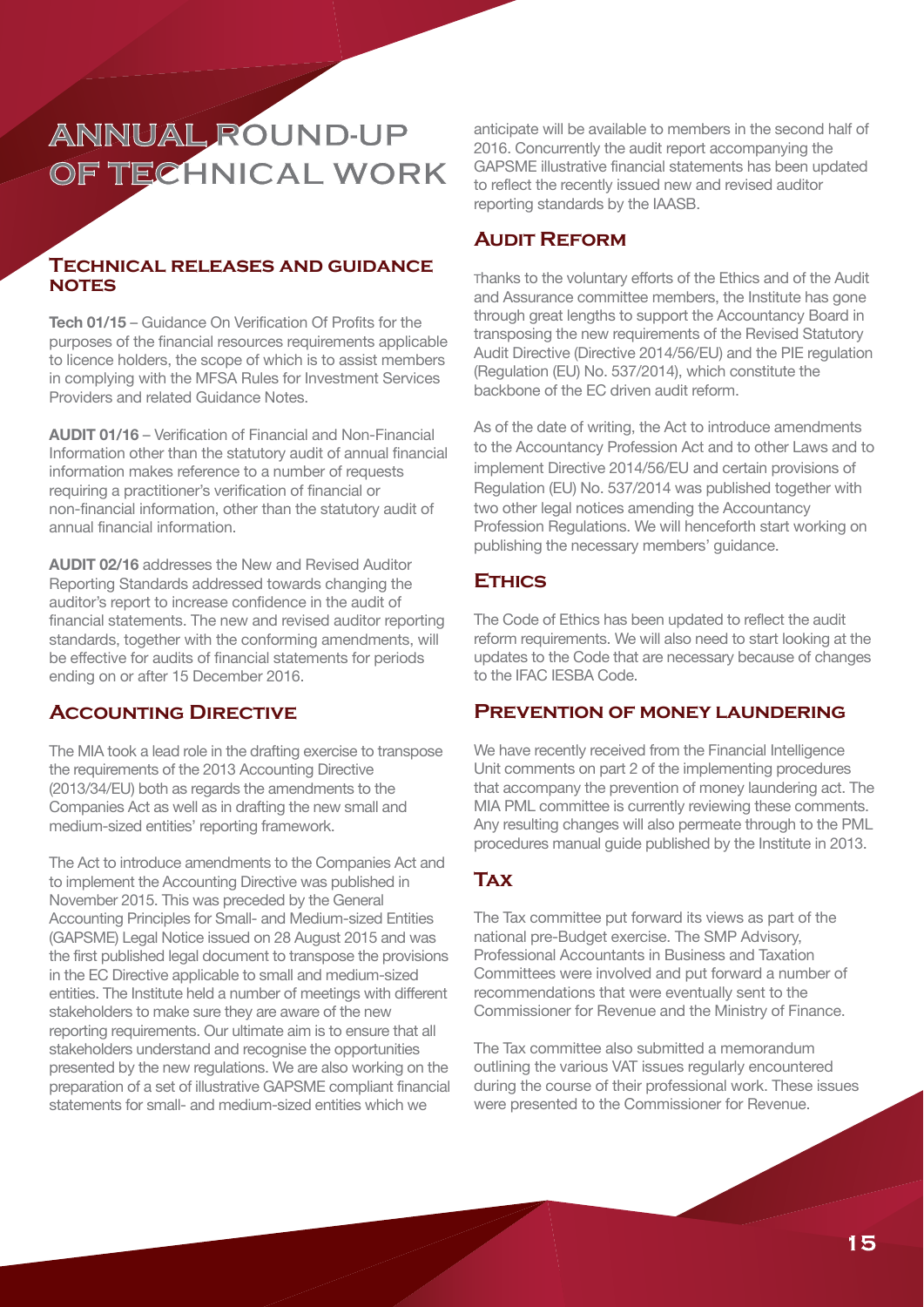

#### **Technical help desk**

As in previous years, members continued to submit queries to the MIA technical help desk. Queries relating to international standards were referred to the ACCA's technical help desk, which is a service provided free of charge to MIA members. All other queries were addressed by the Institute's technical staff led by Michelle Spiteri Bailey.

#### **Legal Bill**

The Institute has submitted its comments to Government on the proposed Legal Bill, which was seen to pose a significant threat to the accountancy profession. The MIA was instrumental in reflecting the views of the big, medium and small firms alike, to the different Ministers and to the Chamber of Advocates.

#### **MEMBERS**

Sadly, 2015 ended with the loss of Kevin Mahoney who, apart from having served the Institute in Council and many Committees, for several years, was a true gentleman and a fine person. He will be remembered.

Anthony Zarb retired from Council in 2015 and Hilary Galea Lauri retired from Council in 2016, after several years of service. The Institute would like to thank them for their continuous support.





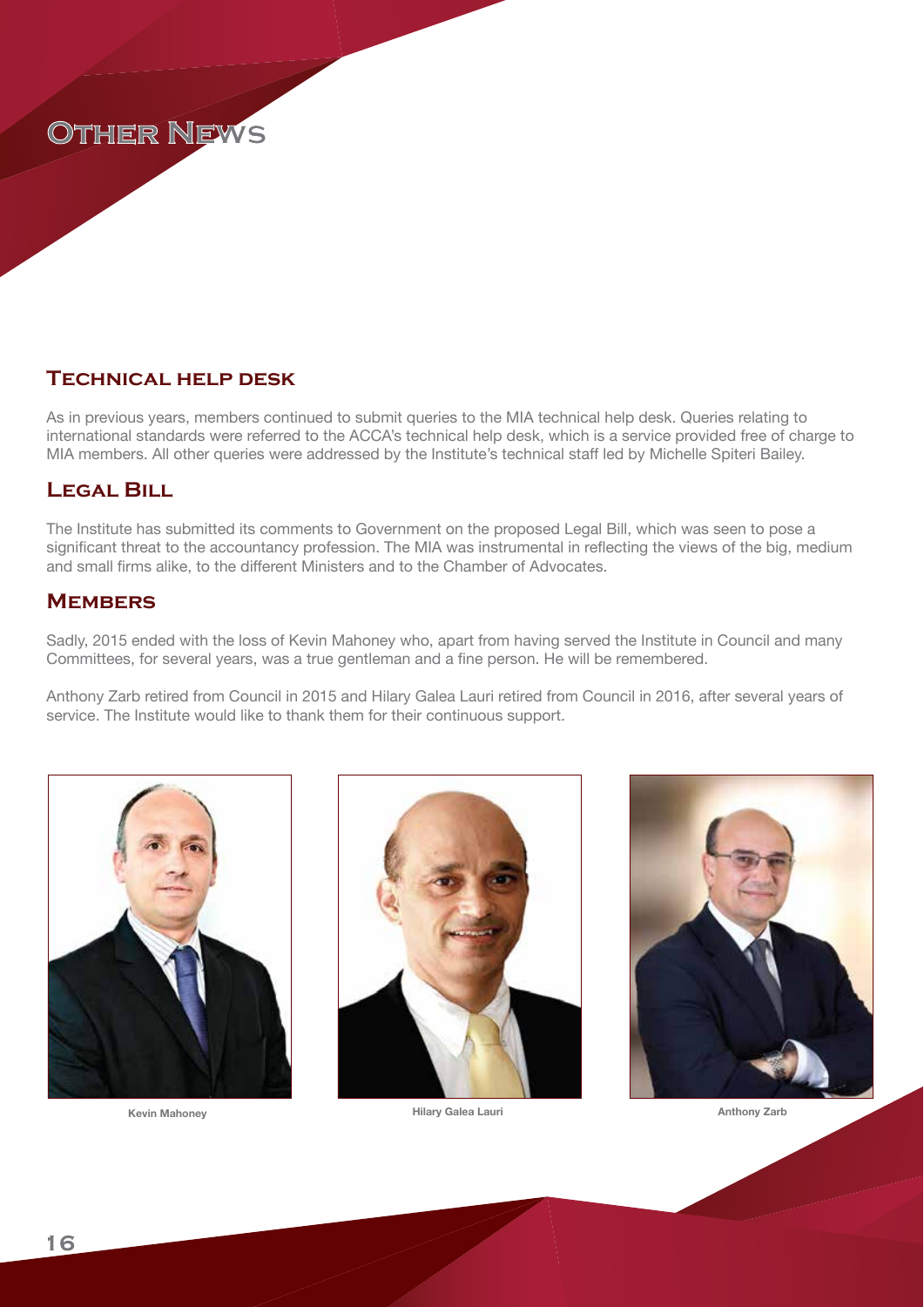**66** NEVER CALL AN ACCOUNTANT **a credit to his profession; a good accountant is a debit to his profession** 99

 **Charles Lyell**